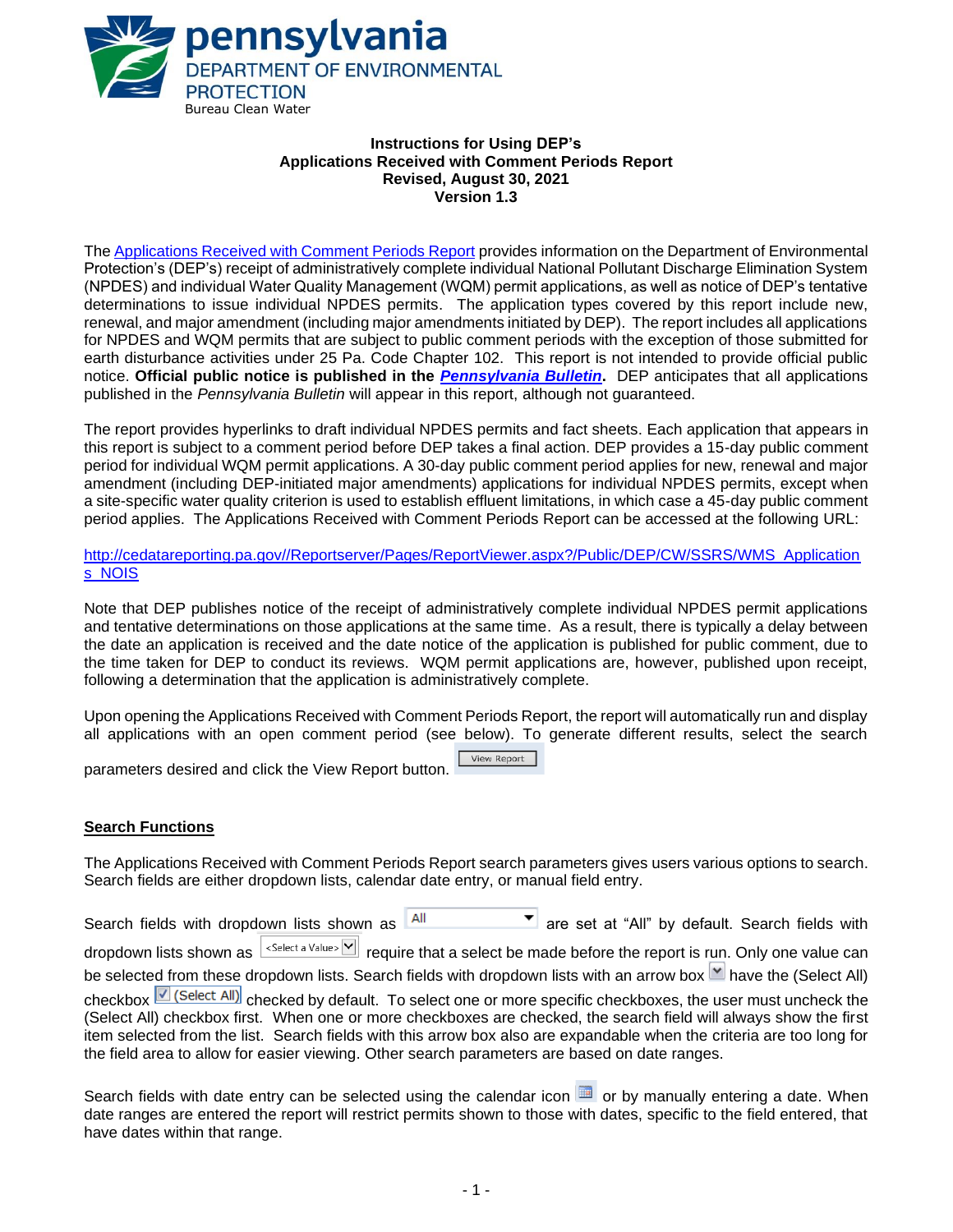## **Instructions - Applications Received with Comment Periods Report Revised, August 30, 2021**

Search fields with open entry will accept any text the user enters but will only return results when there is an exact match for that field. The query operator (%) may be used to return multiple results. For example, PA% may be used to return all NPDES authorizations. Where specific results are not needed the Null indicator  $\sqrt{\frac{1}{2}}$  should be checked.

Search fields that can be entered are as follows:

• **Office** – The DEP Office reviewing the permit application. To search for permits within a specific DEP office, select the applicable office from the dropdown menu, or to search the entire state, select "All". The default results are for the entire state. Information on DEP regional offices can be found by visiting DEP's [Regional](https://www.dep.pa.gov/About/Regional/Pages/default.aspx#.VfxOz99VhBc)  [Resources](https://www.dep.pa.gov/About/Regional/Pages/default.aspx#.VfxOz99VhBc) site.

**NOTE:** Permit applications or NOIs for facilities in Indiana and Armstrong counties that were submitted before January 2019 may have been reviewed by SWRO, but could be listed under NWRO in this report because these counties are now part of NWRO's territory.

- **County**  County in which the facility seeking authorization is located.
- **Anticipated PA Bulletin Date** The date notice of the application is anticipated to appear in the *Pennsylvania Bulletin*. The *Pennsylvania Bulletin* is published weekly on Saturdays (the online version is available on Fridays). Note that this date is not guaranteed but rather estimated based on a calculation. There are two date options (From and To). If dates are entered into both options, all applications that are anticipated to be published in the *Pennsylvania Bulletin* between those dates will be shown. If a date is only entered into the From option, only those applications that are anticipated to be published in the *Pennsylvania Bulletin* from the date entered and into the future will be displayed. If a date is only entered into the To option, all applications and NOIs that were anticipated to be published in the past up to the entered date will be shown.
- **Comment Period End Date** The date on which DEP estimates it will cease accepting comments on an application. A 30-day public comment period applies to tentative decisions on individual NPDES applications relating to sewage, industrial waste, industrial stormwater, MS4s, pesticides and CAFOs, except when a sitespecific water quality criterion is used to establish effluent limitations, in which case a 45-day public comment period applies. A 15-day comment period applies for WQM permit applications. This date does not include any 15-day extension granted by the Department under 25 Pa § 92a.82(d). Comment periods begin the date notice is published in the *Pennsylvania Bulletin*. Information about submitting comments is available in **Attachment A**. Since this date is calculated based on the Anticipated PA Bulletin Date it is not guaranteed. The actual Comment Period End Date depends on the actual date of publication in the *Pennsylvania Bulletin*.
- **Application Number** The NPDES or WQM permit number assigned to the application.
- **Program Type** The program under which the application was received: NPDES or WQM.
- **Authorization Type** The type of permit for which an application was received, for example, Major Sewage Facility with CSOs Individual NPDES Permit. A complete list of authorization returned by this report can be found in **Attachment B**.
- **Open Comment Period Only** Yes or No. When "Yes" is selected only authorizations with open comment periods (based on the estimated Anticipated PA Bulletin Date described above) will be displayed. This will not include any 15-day extension granted by the Department under 25 Pa § 92a.82(d).

## **Results**

Results will be listed in table format. The report will display the following information for each authorization listed:

- **Applicant Name** The client associated with the application.
- **Facility Name** The name of the facility associated with the application.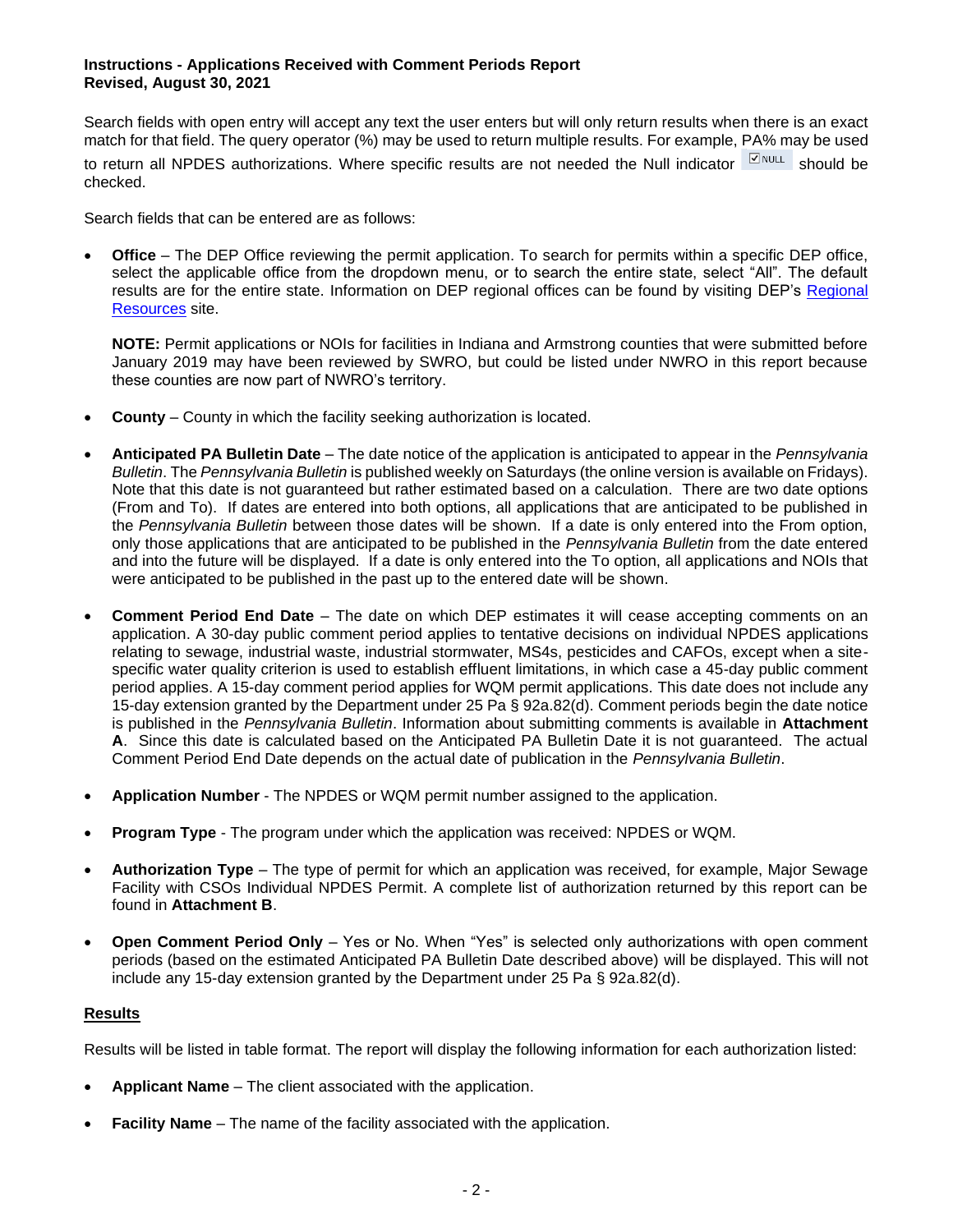- **County** The county where the facility is located.
- **Municipality** The municipality where the facility is located.
- **Application No.** The NPDES or WQM permit number assigned to the application.
- **Authorization Type** The type of authorization for which an application was submitted, e.g., "Major Sewage Permit with CSO." A complete list of authorizations returned by this report can be found in **Attachment B**.
- **Joint Permittee** Will display as "Yes" or "No." Where there is more than one person or entity responsible for an application the column will display as "Yes." Each person or entity will be listed on a separate line of the report.
- **Application Type** The type of application. "Renewal" is used for permittees renewing their existing permit coverage. "New" is used for applications submitted for permit coverage for the first time. "Amendment, Major" or "DEP-initiated Major Amendment" is used where permit coverage is being amended.
- **Date Received** The date the application was received by DEP. This is not the date the application was considered administratively complete by DEP. Applications will not appear in this report until they are recorded in DEP's database as administratively complete.
- **Anticipated PA Bulletin Publication Date** The date the application is expected to be published in the *Pennsylvania Bulletin*. DEP anticipates this to be the date notice will be published, but cannot guarantee it will be the actual date of publication.
- **Comment Period End Date** Last day of the public comment period as determined by the Anticipated PA Bulletin Publication Date. DEP anticipates this to be date the comment period will end, but cannot guarantee it will be the actual end date. This date does not include any 15-day extension granted by the Department under 25 Pa § 92a.82(d).
- **Applicant Address** The mailing address of the applicant.
- **Applicant Contact** The contact person associated with the applicant.
- **Applicant Phone** The contact phone number associated with the applicant.
- **Applicant Email** The contact email address associated with the applicant.
- **Region** The DEP office that received the application.
- **Comment** Comments that have been included by DEP for the purpose of this report. For example, applications that include an evaluation of a thermal variance under Section 316(a) of the Clean Water Act will include a comment to this effect. For WQM permit applications, this column will generally include a description of the project. When a 15-day time extension for comments on draft individual NPDES permits is granted by the Department under 25 Pa § 92a.82(d) it will be indicated here.
- **Draft Permit** A link to a draft individual NPDES permit, as applicable.
- **Draft Fact Sheet** A link the draft individual NPDES permit fact sheet, as applicable.

#### **Assistance**

For questions regarding the Applications Received with Comment Periods Report, or to report problems, contact the BCW's NPDES Permitting Division at 717-787-5017 or RA-EPNPDES Permits@pa.gov.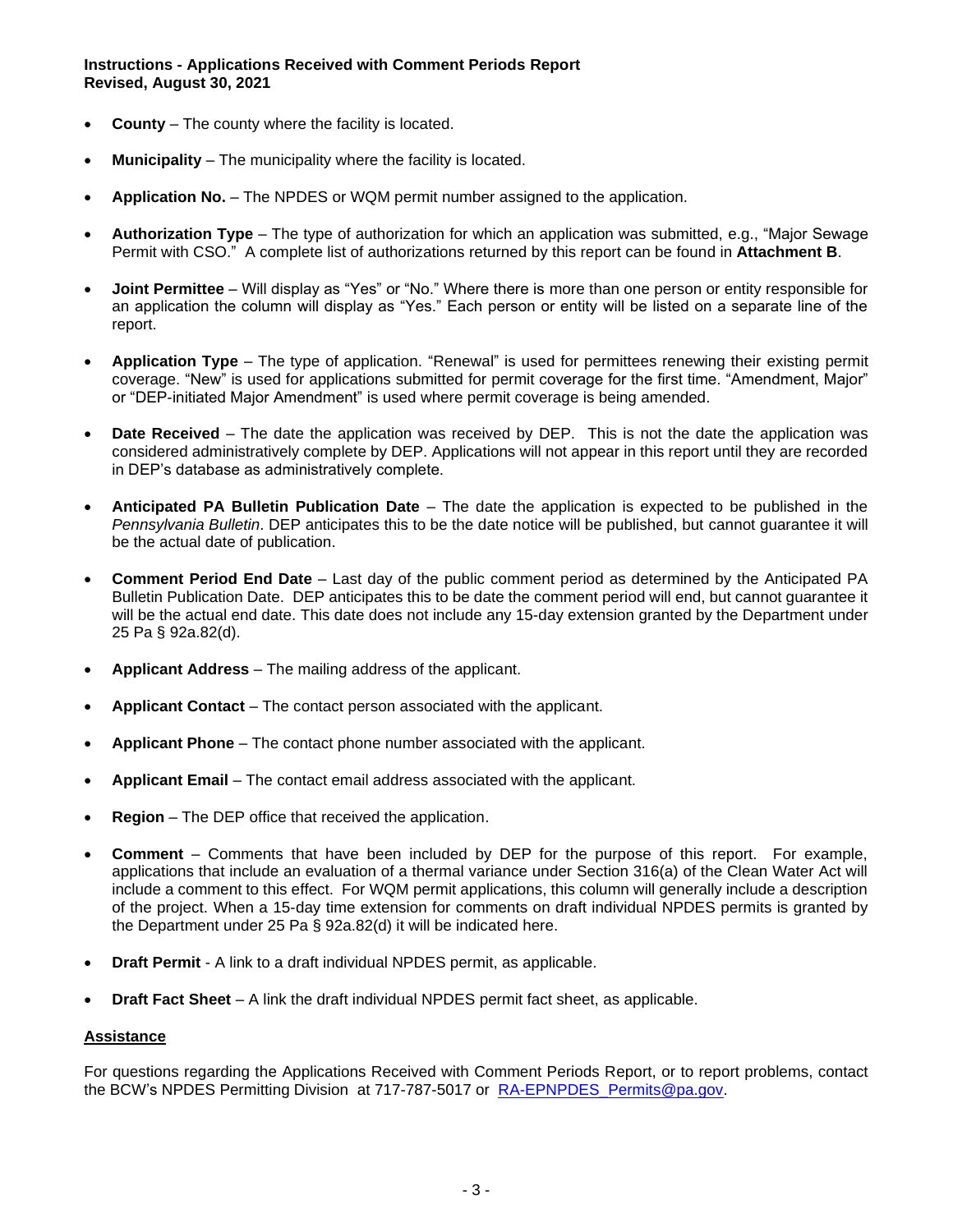## **Instructions - Applications Received with Comment Periods Report Revised, August 30, 2021**

#### **Attachment A Instructions for Commenting on Applications**

Comments may be submitted to the appropriate regional office at the addresses or email addresses listed below. Comments received within the appropriate comment periods for WQM and NPDES permit applications will be considered in the final determinations regarding the applications.

A comment submittal should include the name, address and telephone number of the writer, the NPDES or WQM application number and a concise statement to inform DEP of the exact basis of a comment and the relevant facts upon which it is based.

DEP Southeast Regional Office (SERO) – 2 E. Main Street, Norristown, PA 19401-4915. Email: [RA-](mailto:RA-EPNPDES_SERO@pa.gov)[EPNPDES\\_SERO@pa.gov.](mailto:RA-EPNPDES_SERO@pa.gov)

DEP Northeast Regional Office (NERO) - 2 Public Square, Wilkes-Barre, PA 18701-1915. Email: [RA-](mailto:RA-EPNPDES_NERO@pa.gov)[EPNPDES\\_NERO@pa.gov.](mailto:RA-EPNPDES_NERO@pa.gov)

DEP Southcentral Regional Office (SCRO) – 909 Elmerton Avenue, Harrisburg, PA 17110. Email: [RA-](mailto:RA-EPNPDES_SCRO@pa.gov)[EPNPDES\\_SCRO@pa.gov.](mailto:RA-EPNPDES_SCRO@pa.gov)

DEP Northcentral Regional Office (NCRO) – 208 W. Third Street, Suite 101, Williamsport, PA 17701. Email: [RA-](mailto:RA-EPNPDES_NCRO@pa.gov)[EPNPDES\\_NCRO@pa.gov.](mailto:RA-EPNPDES_NCRO@pa.gov)

DEP Southwest Regional Office (SWRO) – 400 Waterfront Drive, Pittsburgh, PA 15222. Email: [RA-](mailto:RA-EPNPDES_SWRO@pa.gov)[EPNPDES\\_SWRO@pa.gov.](mailto:RA-EPNPDES_SWRO@pa.gov)

DEP Northwest Regional Office (NWRO) – 230 Chestnut Street, Meadville, PA 16335. Email: [RA-](mailto:RA-EPNPDES_NWRO@pa.gov)[EPNPDES\\_NWRO@pa.gov.](mailto:RA-EPNPDES_NWRO@pa.gov)

DEP Bureau of Clean Water (BCW) – 400 Market Street, Harrisburg, PA 17105. Email: [RA-](mailto:RA-EPNPDES_Permits@pa.gov)[EPNPDES\\_Permits@pa.gov.](mailto:RA-EPNPDES_Permits@pa.gov)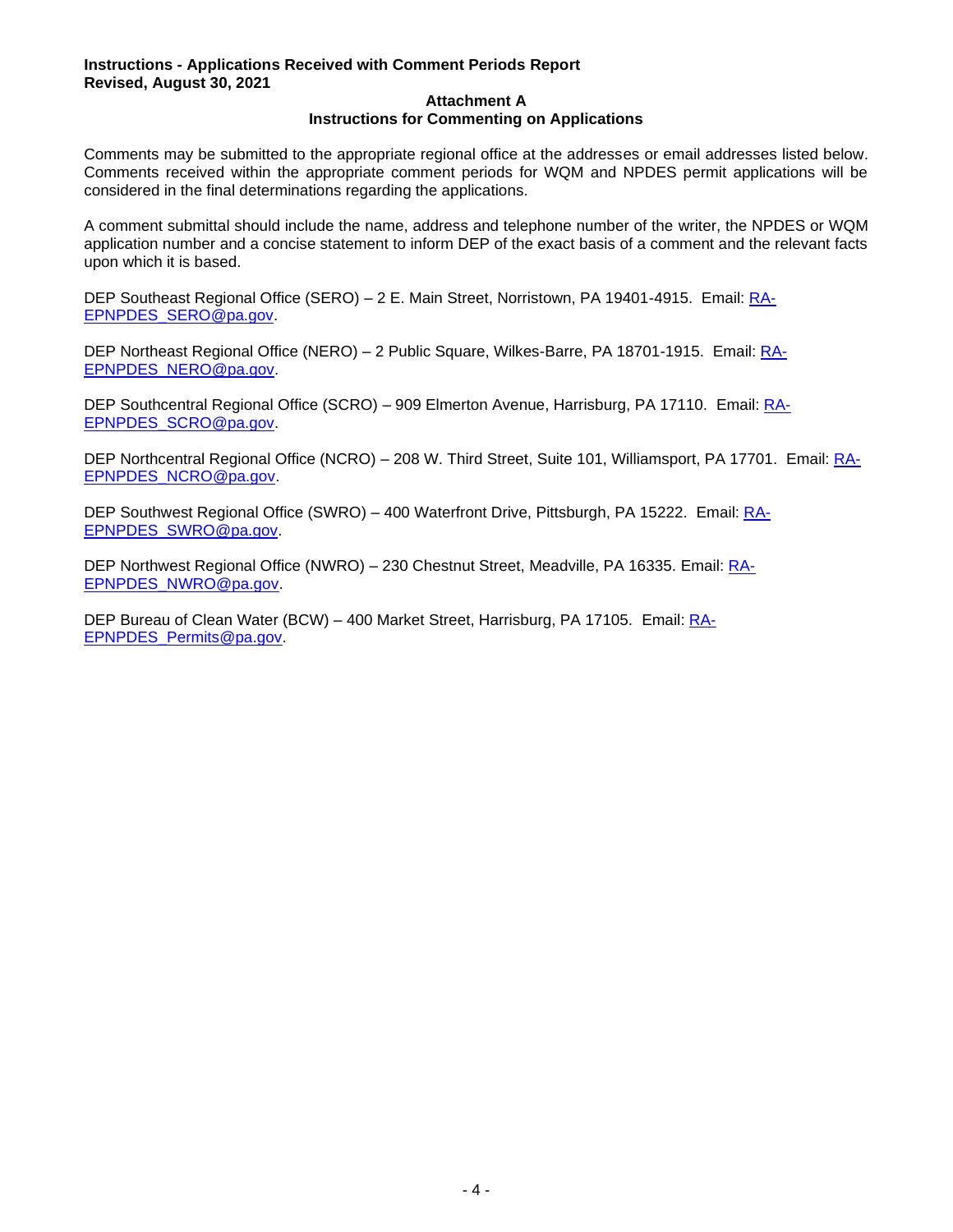## **Attachment B**

## **Types of Permit Applications Covered by Applications Received with Comment Periods Report**

Individual NPDES Applications (excluding applications for transfers and minor amendments\*)

- Industrial Waste Individual NPDES Permit, Minor \*\*
- Industrial Waste Individual NPDES Permit, Major \*\*
- Industrial Stormwater Individual NPDES Permit \*\*
- Municipal Sewage Individual NPDES Permit, Major \*\*
- Municipal Sewage Individual NPDES Permit, Minor \*\*
- Non-Municipal Sewage Individual NPDES Permit, Major \*\*
- Non-Municipal Sewage Individual NPDES Permit, Minor \*\*
- Single Residence STP Individual NPDES Permit
- Small Flow Treatment Facility Individual NPDES Permit
- Minor Sewage Facility < 0.05 MGD Individual NPDES Permit
- Minor Sewage Facility >= 0.05 MGD and < 1 MGD Individual NPDES Permit
- Minor Sewage Facility with CSOs Individual NPDES Permit
- Major Sewage Facility >= 1 MGD and < 5 MGD Individual NPDES Permit
- Major Sewage Facility > = 5 MGD Individual NPDES Permit
- Major Sewage Facility with CSOs Individual NPDES Permit
- Minor Industrial Waste Facility without ELG Individual NPDES Permit
- Minor Industrial Waste Facility with ELG Individual NPDES Permit
- Major Industrial Waste Facility < 250 MGD Individual NPDES Permit
- Major Industrial Waste Facility > = 250 MGD Individual NPDES Permit
- Concentrated Aquatic Animal Production Facility Individual NPDES Permit
- CAFO Individual NPDES Permit
- MS4 Individual NPDES Permit
- Pesticides Individual NPDES Permit

#### Individual WQM Applications

- Industrial Waste Individual WQM Permit \*\*
- Sewer Extensions and Pump Stations Individual WQM Permit \*\*
- Sewage Treatment Facilities Individual WQM Permit \*\*
- Sewage Land Application Individual WQM Permit \*\*
- Industrial Waste Land Application Individual WQM Permit \*\*
- Manure Storage Facilities Individual WQM Permit \*\*
- Major Sewage Treatment Plants Individual WQM Permit
- Major Industrial Waste Treatment Plants Individual WQM Permit
- Minor and Non-NPDES Sewage Treatment Plants Individual WQM Permit
- Minor and Non-NPDES Industrial Waste Treatment Plants Individual WQM Permit
- Small Flow Treatment Facility Individual WQM Permit
- Single Residence Treatment Plant Individual WQM Permit
- Sewer Extensions Individual WQM Permit
- Pump Stations Individual WQM Permit
- Land Application and Reuse of Sewage Individual WQM Permit
- Land Application and Reuse of Industrial Waste Individual WQM Permit
- Manure Storage and Wastewater Impoundments Individual WQM Permit
- **NOTE** Transfer and minor amendment applications for individual NPDES permits are not subject to public comment periods and will appear in the Applications and NOIs without Comment Periods Report.
- **NOTE** Based on authorization types that are no longer in use by DEP. These will still appear on current reports however until these permits are issued, and will continue to appear on past reports